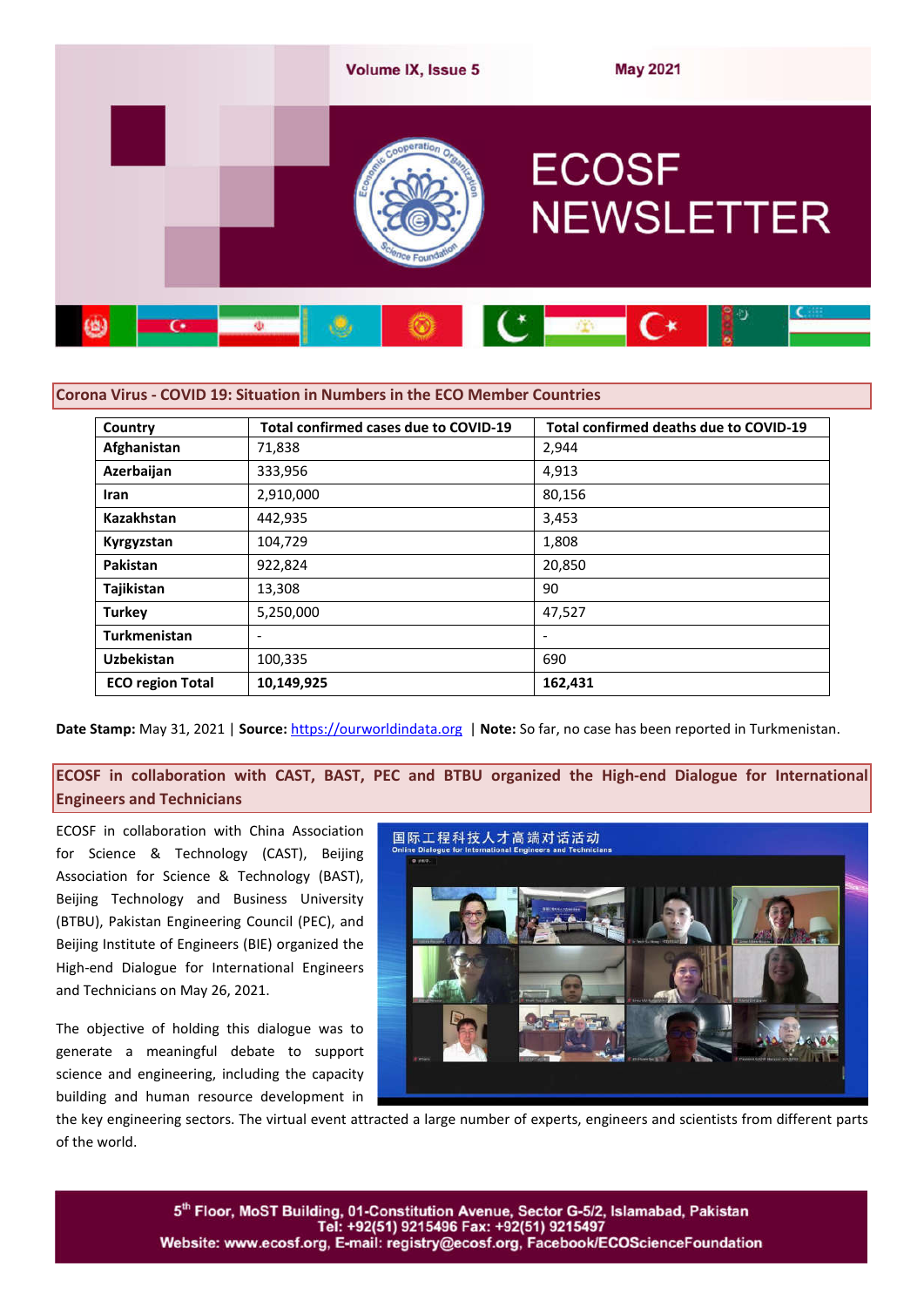**President ECOSF Prof. Dr. Manzoor Hussain Soomro** was amongst the keynote speakers in the virtual dialogue signifying the cooperation and collaboration in the field of Science, Engineering, Technology and Innovation (SETI) in the Belt and Road Countries. Prof. Soomro underscored that Science, Engineering, Technology and Innovation (SETI) play a critical role in providing policy instruments that are essential to develop strong base of countries for boosting socio-economic growth and sustainable development. President ECOSF also highlighted some of the key initiatives, the Foundation has undertaken to promote SETI in collaboration with Chinese Institutions in the ECO region.



During the event, **Engr. Jawed Salim Qureshi, Chairman Pakistan Engineering** Council also made a speech and highlighted the significant role of engineering qualification standardization for socio-economic development. Engr. Qureshi proposed a plan for enabling engineering mobility in the Belt and Road countries, especially between China and Pakistan while recognizing the need for capacity development of engineering professionals to achieve the infrastructural milestones laid out in the form of China Pakistan Economic Corridor (CPEC).

ECOSF in collaboration with BTBU also hosted a session on New Energy Vehicles, which aimed at exploring viable opportunities for collaboration in the development of sustainable and clean transportation in the Belt and Road countries.



During this dialogue, **Engr. Khalil Raza**, Scientific Officer ECOSF also presented his talk on "Scaling Up Electric Mobility in Pakistan" highlighting key incentives of recently promulgated Electric Vehicle Policy of Pakistan. Mr. Raza presented the latest electric mobility practices in the emerging markets, including China and Pakistan.

A number of leading international experts and speakers, including industry experts from M/S NIO and M/S Great Wall Motors also contributed to this dialogue and concluded that more avenues for collaboration and cooperation are needed to materialize the massive infrastructure needs under the Belt and Road Initiative.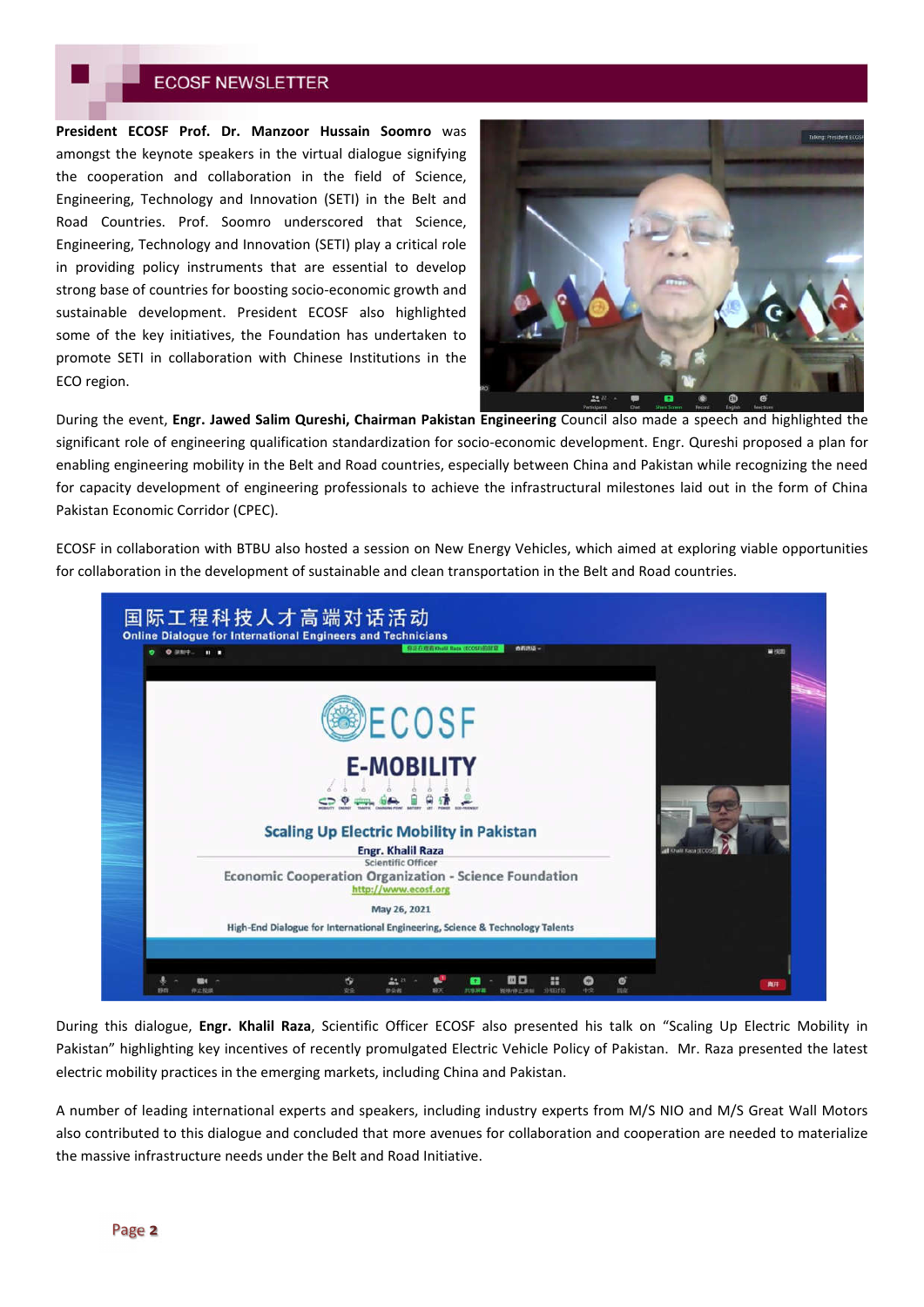**Building Academic Linkages within BRI Countries- Webinar contributed to by ECOSF President as BRISECC Vice President**

A "Webinar on Building Academic Linkages within BRI Countries" was organized by the Institute of Peace and Diplomatic Studies (IPDS) on 7th May 2021. The objective of the webinar was to discuss the academic avenues and potential within the BRI countries.

It was moderated by Ms. Farhat Asif, Founder President of IPDS and attended by the experts, researchers, academia and students from all over the world. President ECOSF Prof. Manzoor Soomro joined as an invited speaker. The renowned speakers from different countries such as China, France, Pakistan, Iran, Kazakhstan, Afghanistan spoke during the webinar.

President ECOSF Prof. Manzoor Soomro, who is also Vice President of Belt and Road Science Education Coordinating Committee (BRISECC) in his speech introduced his organization i.e., ECO Science Foundation (ECOSF) and its aims, objectives and activities and said that Science, Technology and Innovation (STI) play a critical role in providing policy instruments that are essential to develop strong base of countries for boosting socio-economic growth and sustainable development.



He also introduced the BRISECC and its aims and objectives. The Belt and Road Initiative of China commits to foster the industrial development with strong technical cooperation in many fields, including Sustainable Energy, Infrastructure Development, Emerging Technologies, Smart Cities and Transport etc. To achieve these massive goals, it requires a robust commitment to support science and engineering, including the capacity building of human resource. He further added that undoubtedly the BRI is an ambitious effort to improve regional cooperation; and connectivity is the core determinant to this entire initiative. Thus, the Economic Cooperation Organization (ECO) region; which includes Afghanistan, Azerbaijan, Iran, Kazakhstan, Kyrgyzstan, Pakistan, Tajikistan, Turkey, Turkmenistan and Uzbekistan, being important part of BRI, holds great potential and significance as an important gateway to connect China with the Middle East, South West Asia and Europe and beyond.

Read more: http://ecosf.org/Building-Academic-Linkages-within-BRI-Countries

## **IAP-SEP Global Council Annual Meeting 2021 held online; President ECOSF attended as a Member**

The 2021 Annual Meeting of Global Council of InterAcademy Partnership – Science Education Programme (IAP-SEP) was held virtually on May 28, 2021. Agenda of the meeting was circulated among the Global Council (GC) Members and it was meant to review the progress on various activities carried out by the Regional Networks of IAP and the collaborating organizations as well as GC members since the last meeting held in April 2020. The meeting discussed the plans and the budgetary matters for 2021.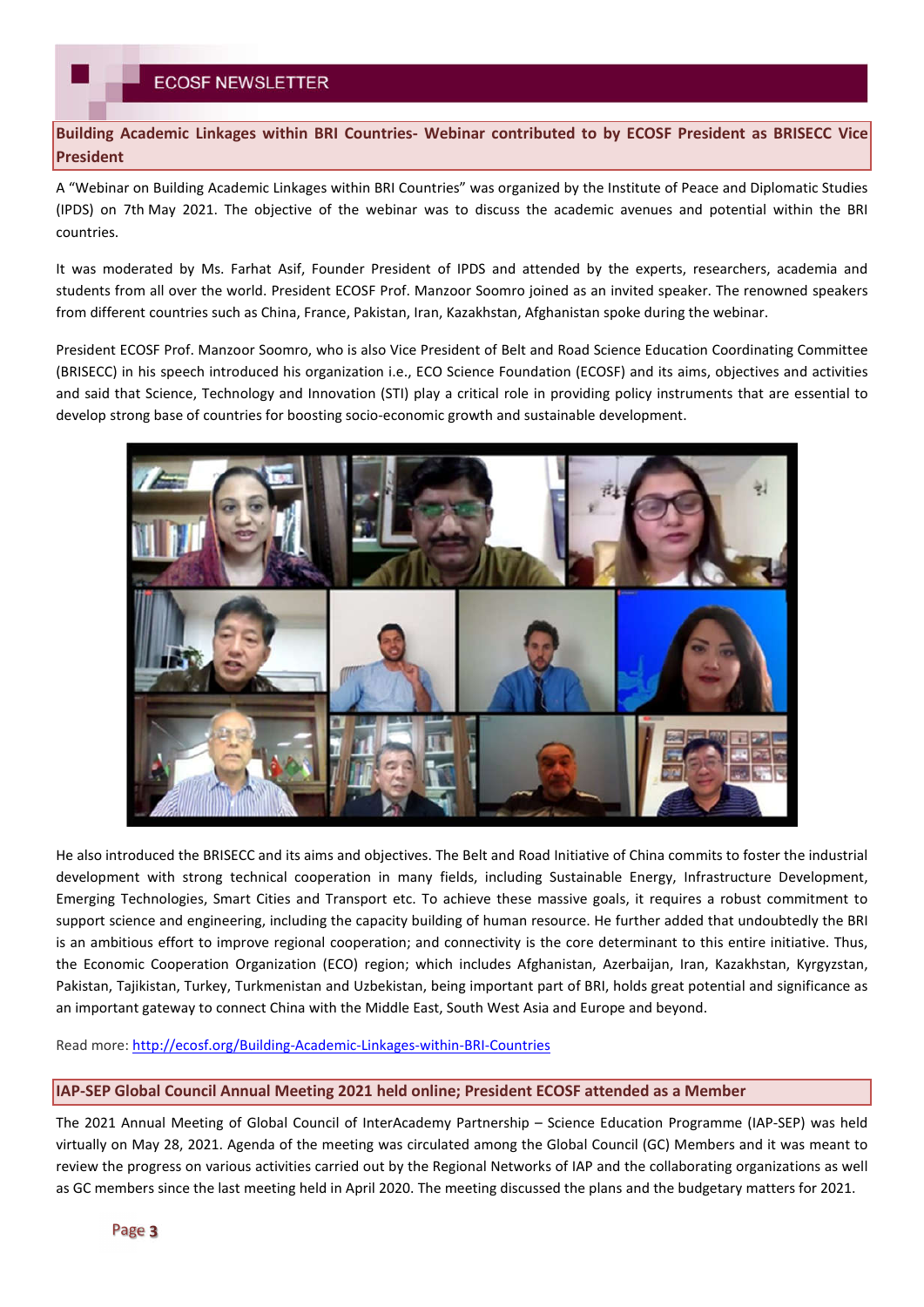The meeting was chaired by Dr. Wafa Skalli of the National Academy of Sciences of Morocco as the current Chair of the Global Council and attended by Members from Europe, Asia, Americas and Africa. Prof. Manzoor Soomro, President ECOSF also attended the meeting as its Member; so, did the immediate past Chair of Global Council, Dato Lee Yee Cheong of Malaysian Academy of Sciences.

Dr. Wafa welcomed all the participants and appreciated their online attendance of the meeting. Then the agenda was discussed item-wise and decided with consensus. Later, the members were invited to present the progress of their Networks and organizations.

During the meeting, Prof. Manzoor Soomro shared the status and latest updates on the progress by ECOSF, which has been continuing capacity building activities on STEM education through Inquiry Based Science Education (IBSE) methodology in ECO region.

#### **President ECOSF attended the US Congressional Briefing on Science Diplomacy**

Virtual United States Congressional Briefing on Science Diplomacy co-hosted by the offices of Senator Chris Coons (D-Delaware) and Senator Lisa Murkowski (R-Alaska) in partnership with University of Delaware USA on May 14, 2021. The webinar was moderated by Dr. Saleem Ali, Professor of Energy and the Environment, University of Delaware. President ECOSF, Prof. Soomro attended the webinar and participated in Q&A. Discussion explored the role of science on the global stage and how the geopolitical factors influence the interpretation and use of scientific information.



Distinguished Panellists included:

- Dr. Alan Garber, Provost, Harvard University
- Dr. Tong Shijun, Chancellor, New York University, Shanghai Campus- China
- Dr. Peter Daszak, President, EcoHealth Alliance, NY
- Dr. Tolullah Oni, Clinical Senior Research Associate, Cambridge University
- Dr. Drew Shindell, Professor of Climate Sciences, Duke University
- Dr. Marga Gual Soler, Founder, SciDipGLOBAL
- Jake Parker, Senior Vice President, US-China Business Council
- Martin Loken, Minister for Political Affairs, Embassy of Canada

**Dr. Alan Garber** highlighted the importance of cross border collaboration in the field of science amongst the allies and competitors. He concluded his remarks with a potent quotation from Louis Pasteur "Science knows no country, because knowledge belongs to humanity and is the torch which illuminates the world".

**Dr. Tong Shijun** said in his statement that Science and human endeavour is benefitted by mutual understanding among countries, including the US & China".

**Dr. Peter Daszak** pointed out that Pandemic treaty is the good first step in building scientific trust and collaboration in an increasingly fragmented world to deal with the universal diseases and pandemics like Covid-19.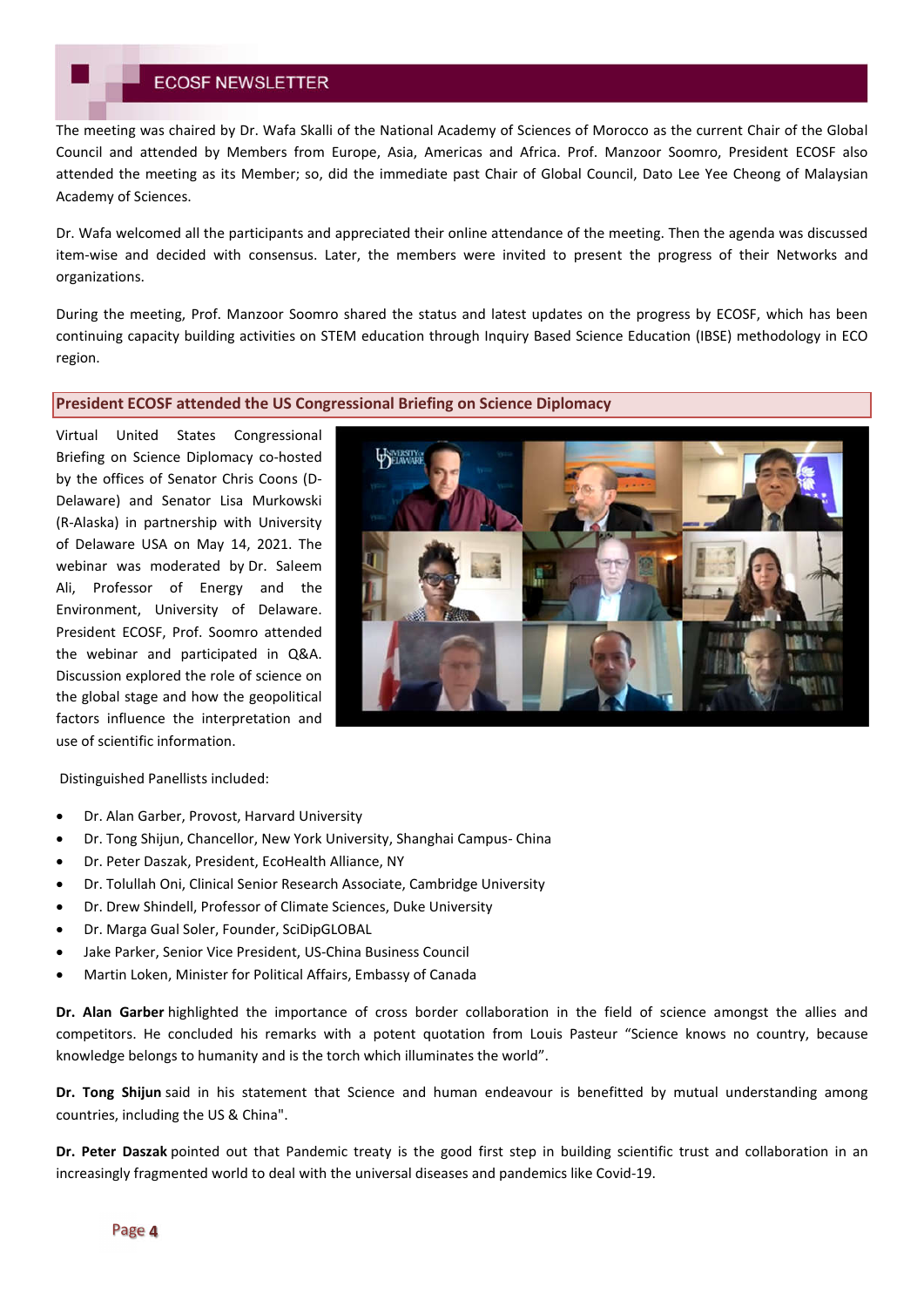**Dr. Tolullah Oni** said we need to build public trust on science and for that we need an effective communication on science. For this youth can play a vital role in science communication.

**Dr. Drew Shindell** said we need global cooperation to study the climate crisis & identify benefits of mitigation. We need to follow the pattern of insurance companies. They do risk analysis of every situation, similarly we also need to do risk analysis for climate change.

**Dr. Marga Gual** said science and global health diplomacy are key to establishing a trusting and productive relationships based on mutual and global benefits despite the political divides. Science is one of the few channels of dialogue in collaboration that always remain open particularly through non-governmental channels.

**Jake Parker** said there is a growing understanding of Intellectual Property enforcement in China, we need regular IP dialogs among US & China

**Martin Loken** said science is an important thread running through the Roadmap for renewed Canada-US relationship for example Building critical mineral supply chains for battery development for zero emission vehicles and for renewable energy storage.

The recording of the webinar is open for the public and can be viewed at: https://cutt.ly/ib8jhGA

**ECOSF Joins the UNESCO Regional Consultation in Asia for Preparation of the Global Action Plan for the International Decade of Indigenous Languages (IDIL) 2022-2032**

UNESCO Bangkok Regional Bureau for Education, with the support of UNESCO Headquarters and Offices in Jakarta, New Delhi and Beijing organized a virtual regional consultation of a diverse range of stakeholders, including representatives of the national governments, indigenous peoples, and organizations, international organizations, as well as academics and experts on indigenous languages, linguistic diversity and multilingualism on 10-11 May 2021 for the preparation of the Global Action Plan for the International Decade of Indigenous Languages (IDIL) 2022-2032.



A large number of researchers, scholars, experts, linguists, academia and students attended the event. From ECOSF, President Prof. Manzoor Soomro and Assistant Director Mr. Ghulam Abbas Rahar joined the event. Prof. Soomro made a few interventions and contributions in the online sessions emphasizing on education in mother languages at primary school level.

During the opening session, renowned experts/linguists such as Manoch Chummuangpak, Dhurakij Pundit University, Member State Representative of the Global Task Force, Thailand; Anabel Benjamin Bara, Representative of Indigenous People's Organizations, Global Task Force, India; Katia Chirizzi, Deputy Regional Representative, OHCHR Regional Office for South-East Asia and Shigeru Aoyagi, Director, Asia and Pacific Regional Bureau for Education, UNESCO Bangkok, talked about the history and importance of local languages in the world. Keynote speech was made by Mrs. Victoria Tauli-Corpuz, former UN Special Rapporteur on the rights of indigenous peoples. She talked about the fundamental rights of the people of the world to learn, own and communicate in their local languages. She said that UN has been promoting local languages throughout the world. UNESCO has been playing a pivotal role. Director UNESCO Cluster office in Beijing Prof. Shahbaz Khan also spoke in the event.

Read more: http://ecosf.org/International-Decade-of-Indigenous-Languages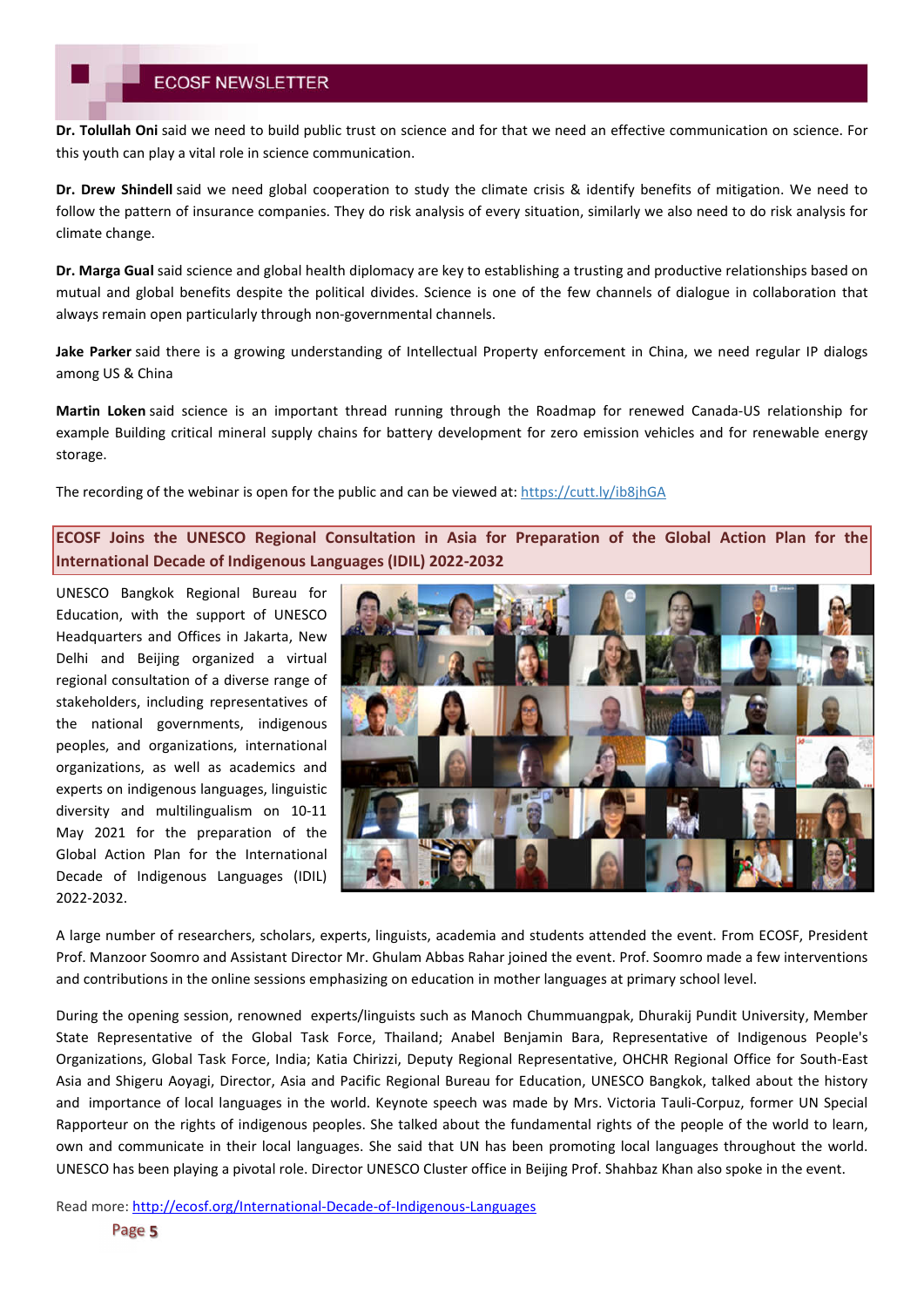#### **IsDB and ECOSF held a virtual meeting to discuss potential collaboration to promote STI in the region**

On May 24, 2021, President ECOSF Prof. Dr. Manzoor Hussain Soomro held a virtual meeting with Mr. Sameh Hussein, Head of the Regional Coordination and Integration Department at Islamic Development Bank to strengthen ongoing collaboration to promote Science, Technology and Innovation (STI) through South-South and Triangular Cooperation in the region.

Prof. Soomro appreciated Mr. Hussein for their tremendous work to deliver vital programs and activities with a wider and meaningful impact in the region during these tough times through this pandemic. President ECOSF also congratulated the IsDB on their recent publication; "Policy Paper on National Strategies for South-South and Triangular Cooperation". A number of initiatives were discussed for promotion of STI undertaken by the Foundation in partnership with Chinese STI institutes to deliver meaningful impact in the region.

Mr. Sameh Hussein greatly appreciated the Foundation for continuing to expand their activities in diverse and critical areas of STI. Both parties agreed to continue leveraging global connections and regional partnerships to promote STI through South-South Cooperation in the region.

#### **ECOSF participated in the Global Policy Dialogue for Climate Action**

UN Department of Economic and Social Affairs (UN DESA) is hosting a four-part series to discuss ways the world can place climate action at the heart of recovering better from the COVID-19 crisis. As part of UN DESA's Global Policy Dialogues for Climate Action, a dialogue on "Strengthening Sustainable Forest and Ocean Management to Mitigate Climate Change" was organized on May 26, 2021. This session was organized in collaboration and support of UN-Forum on Forests and UN-Habitat.



This third session brought together leading voices in the fields of forest and ocean ecosystem restoration and management. On behalf of ECOSF, President Soomro participated in the virtual dialogue. Experts from the UN system discussed practical solutions and ways to reform these systems to minimize their effect on the environment, in the context of recovering from the COVID-19 pandemic. Cross-cutting issues such as financing, governance, gender, data and statistics were part of the discussion, as well as how the world can best make systemic transformations to a more sustainable world while leaving no one behind.

The climate journalist Nicholas Kusnetz of Inside Climate News moderated the discussions and number of leading experts in this area contributed to the dialogue.

Dialogue during the session centered around following thematic areas:

- Restoration and sustainable management of forests help address the climate change and biodiversity crises
- Mitigation strategies for the climate impacts on forests and forest recovery
- Best practices programmes/projects that are leading the path to achieve reductions in emissions from deforestation.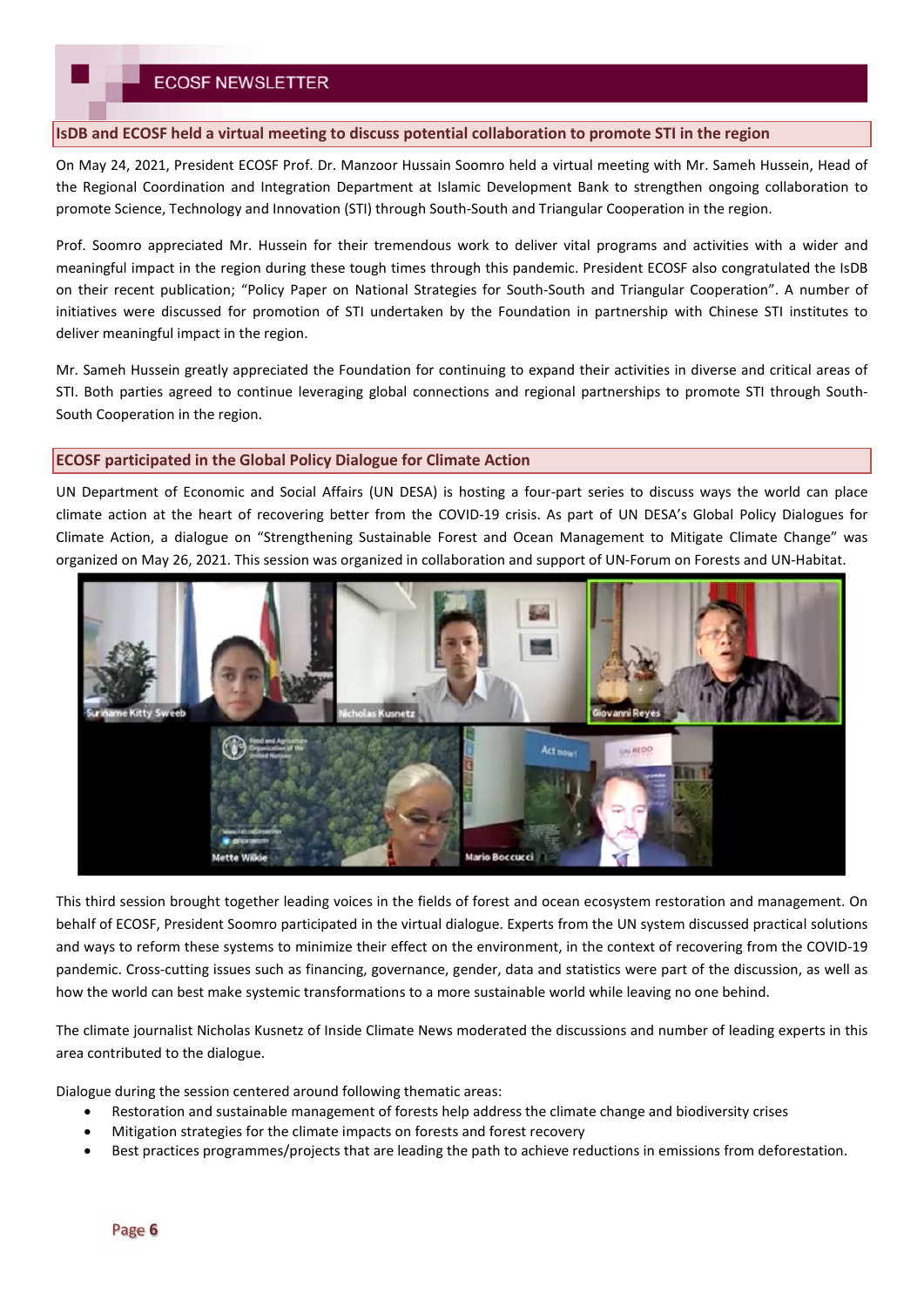#### **ECOSF Participated in Partnerships as Game Changer for a Sustainable Recovery from COVID-19**

The United Nations Economic and Social Council (ECOSOC) organized the 2021 ECOSOC Partnership Forum on May 03, 2021 to discuss the role of partnerships in driving sustainable development under the theme of "Partnerships as Game Changer for a Sustainable Recovery from COVID-19".

Partnership Forum of examined the critical role of multistakeholder partnerships in achieving the Sustainable Development Goals (SDGs) following the outbreak of the COVID-19 global pandemic.

With only ten years left to achieve the SDGs, the 2021 ECOSOC Partnership Forum provided policy space for the Member States,



non-state stakeholders, and the UN development system to focus on key cross-cutting and interlinked issues that are central to accelerating the implementation of the 2030 Agenda. The Forum aimed at showcasing a number of successful partnerships that are accelerating the achievement of the SDGs.

A large number of representatives of the Member States, UN system entities, relevant inter-governmental organizations, multilateral development banks, NGOs, private sector participated in the event. On behalf of ECOSF, President Prof. Manzoor Hussain Soomro participated in the webinar.

Ambassador Munir Akram the Permanent Representative of Pakistan as President of UN ECOSOC presented his opening remarks to the virtual event and highlighted the UN's unique role in bringing together countries, enterprises, and civil society. He outlined several areas where partnerships can be used to respond to COVID-19 and achieve SDGs. Mr. Akram said defeating the pandemic is the top priority, which calls for universal and equitable access to vaccines and related materials, equipment, and technologies. Countries also must work together to prevent millions from descending into extreme poverty and destitution.

The ECOSOC President said global partnerships must help to promote financing solutions such as debt restructuring, low-interest loans, and greater foreign investment. The creation of \$650 billion in new special drawing rights (SDRs), a type of foreign reserve asset developed by the International Monetary Fund, is another important component.

The overall costs of the pandemic have been profound, Jens Wandel, Special Advisor to the UN Secretary-General on Reforms, remarked during the Forum. He added that roughly \$100 trillion in investment in sustainable infrastructure will be needed over the next three decades to bring about a resilient and environmentally friendly global economy. He reported on the UN COVID-19 Response & Recovery Fund, established to help countries cope with the staggering social and economic impacts of the crisis.

**The Ban Ki-Moon Centre in collaboration with Centre for Feminist Foreign Policy organized a webinar on CLIMATE JUSTICE 4 ALL**

The Centre for Feminist Foreign Policy in collaboration the Ban Ki-moon Centre for Global Citizens jointly hosted the webinar on "Climate Justice 4 All" May 25, 2021.

Climate Justice 4 All is an approach to Intersectional and Feminist Climate Action aiming to empower activists, academia, policymakers, and civil society in using climate advocacy and implementation strategies in the framework of the SDGs through an

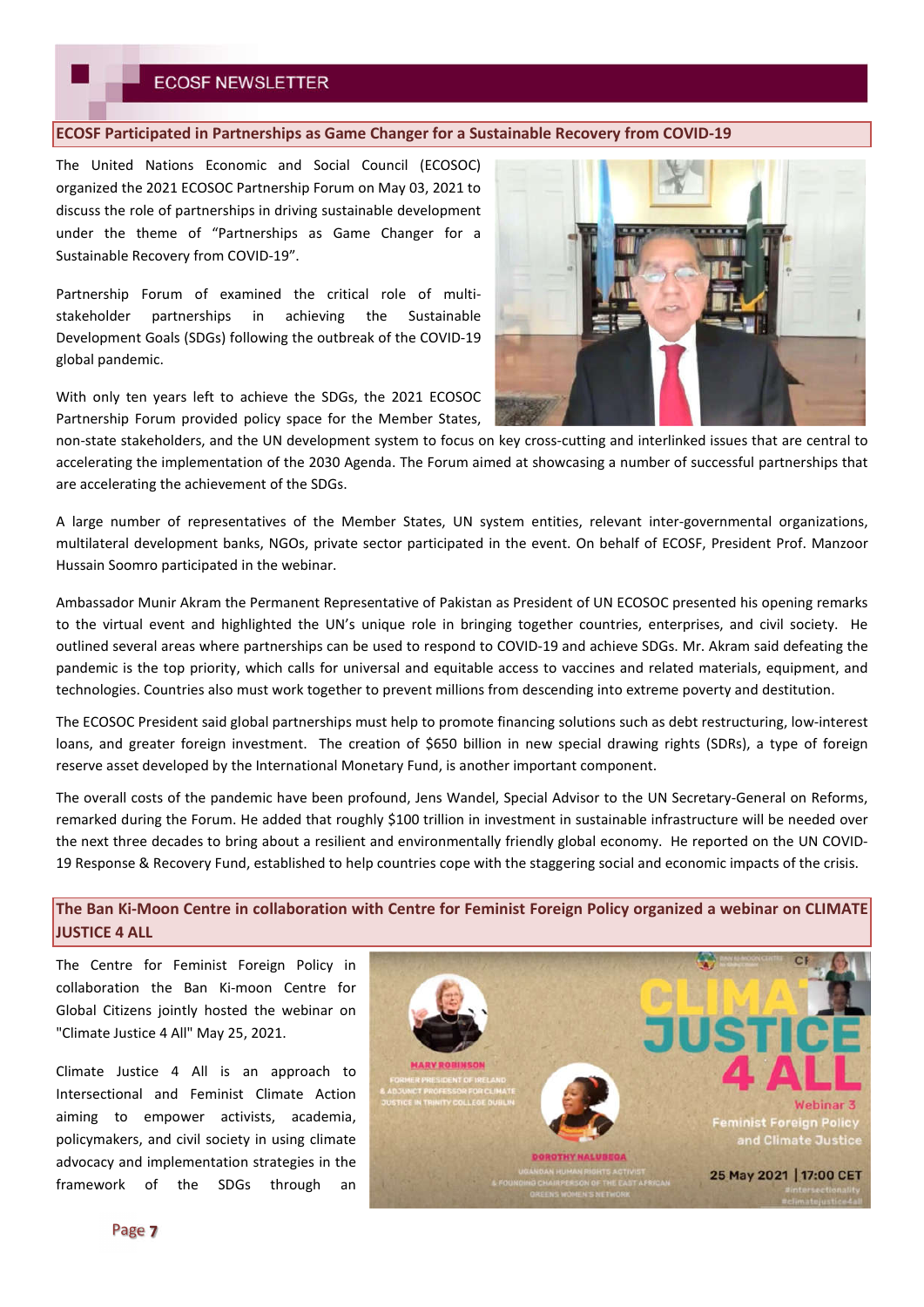intersectional feminist lens. The webinar focused on knowledge exchange, joint learning, the creation of safe spaces, and networking. The idea behind holding this webinar was to open the floor to as many people as possible so that they can be heard, but also, to make people aware of topics they usually avoid or are simply not aware of.

Together with former Irish president and climate justice advocate Mary Robinson and Ugandan activist, feminist and environmentalist Dorothy Nalubega, discussed as how to implement international climate agreements with an intersectional feminist approach, challenge the climate crisis as a parameter for conflict and migration and ways for Feminist Foreign Policy as means to rebalance power inequalities in the fight against climate change.

#### **ECOSF attended the Yidan Prize Conference: Europe 2021**

The Yidan Prize Conference Series: Europe 2021 event, held in partnership with the Department of Education, University of Oxford, was a half-day virtual session on May 28, Friday.



# **YIDAN PRIZE CONFERENCE SERIES: EUROPE**

The conference honored the achievements of the Yidan Prize for Education Research Laureate 2020, Professor Carl Wieman, and the Yidan Prize for Education Development Laureates 2020, Ms Lucy Lake and Ms Angeline Murimirwa from CAMFED (Campaign for Female Education). On behalf of ECOSF, President Prof. Manzoor Hussain Soomro participated in the event.

The conference also featured speakers including Dr Sobhi Tawil, Director, Future Learning and Innovation at UNESCO, members from the Yidan Council of Luminaries, Ms Vicky Colbert, Professor Larry Hedges, and Professor Thomas Kane; and speakers from the University of Oxford, Professor Sibel Erduran, Professor Harry Daniels, and Dr Susan James Relly.

The conference was a packed schedule that included insights from Dr Sobhi Tawil, Director, Future Learning and Innovation at UNESCO. It featured a panel discussion on how motivation affects behavior and taking a scientific approach to improve teaching.

#### **ECOSF attends the AASSA-PAS Webinar Series on Pandemic Preparedness: Science and Countermeasures**

The Association of Academies and Societies of Sciences in Asia (AASSA) and Pakistan Academy of Sciences (PAS) organized a Webinar on Pandemic Preparedness: Science and Countermeasures on May 4, 2021. Over 30 experts, scientists and medical doctors from China, Nepal, Indonesia, Malaysia, South Korea, Turkey, Pakistan, etc. attended the meeting, sharing lessons and insights learned from the joint fight against the COVID-19 pandemic and discussing the challenges and issues of major concern towards the future joint efforts.

The experts during the webinar highlighted the major efforts committed by international scientific and technological focused organization in the fight against the pandemic, including development of testing kits at the start to the sharing of the genomic databases as well as the forecasting and analysis of the pandemic.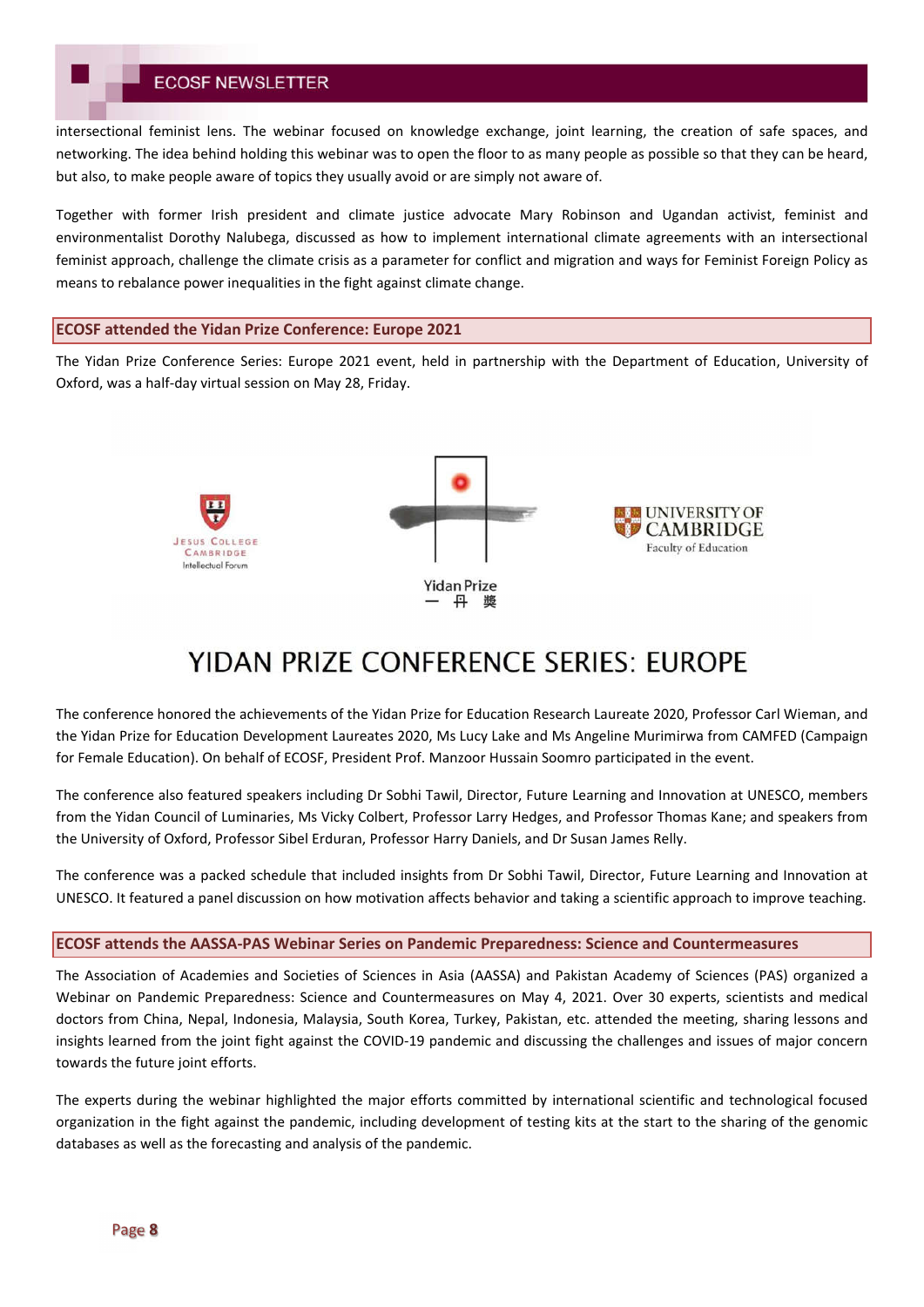





Pakistan Private Limited

## **AASSA-PAS Webinar Series on**

# **Pandemic Preparedness: Science and Countermeasures**

# Islamabad; Pakistan

Panellists underscored that knowledge sharing on the research progress played a key role in successfully conducting clinical trials on vaccination across the world. Speakers also took the opportunity to thank the PAS and the AASSA for the significant bridging role they played in knowledge sharing and dissemination in the fight against the pandemic. Panellists also called for further strengthening the cooperation and partnerships with the international scientific community in tackling the pandemic and in building a better future for global good.

## **ECOSF Participated in Webinar on Covid-19 an Opportunity to Reform the Agricultural System of Pakistan**

Forman Christian College University and Pakistan Biotechnology Information Center (PABIC), Lahore Chapter organized a Webinar on Covid-19 an Opportunity to Reform the Agricultural System of Pakistan on May 24, 2021. A number of researchers, scholars, experts, and agricultural scientists attended the webinar. On behalf of ECOSF, President Prof. Manzoor Soomro participated.

Dr. Kauser Abdulla Malik, Dean, Forman Christian College University, Lahore opened the webinar, and Dr. Jonathan Addleton Rector, Forman Christian College University, and Lahore after that Ms. Ayesha Aslam Manager, PABIC Lahore Chapter introduce the panelists.

Distinguished Panelists included:

- Prof. Dr. Iqbal Choudhary, Coordinator General, COMSTECH
- Dr. Sianghee Tan, Executive Director, CropLife Asia
- Dr. Iqrar A. Khan, Former VC, University of Agriculture, Faisalabad
- Dr. Yousaf Zafar, Ex-Chairman PARC
- Mr. Murtaza Quddusi, Regulatory Affairs Manager BASF Pakistan Private Limited
- Mr. Atif N. Mughal, Assistant Professor, Business School, FCCU Certified Supply Chain Professional

The discussion during the webinar centered around role of science and technology towards effective strategies and practices in agricultural sector. Keeping in view the extreme challenges that current pandemic COVID-19, the speakers stressed over revitalizing the agricultural practices to keep with demand.

![](_page_8_Picture_19.jpeg)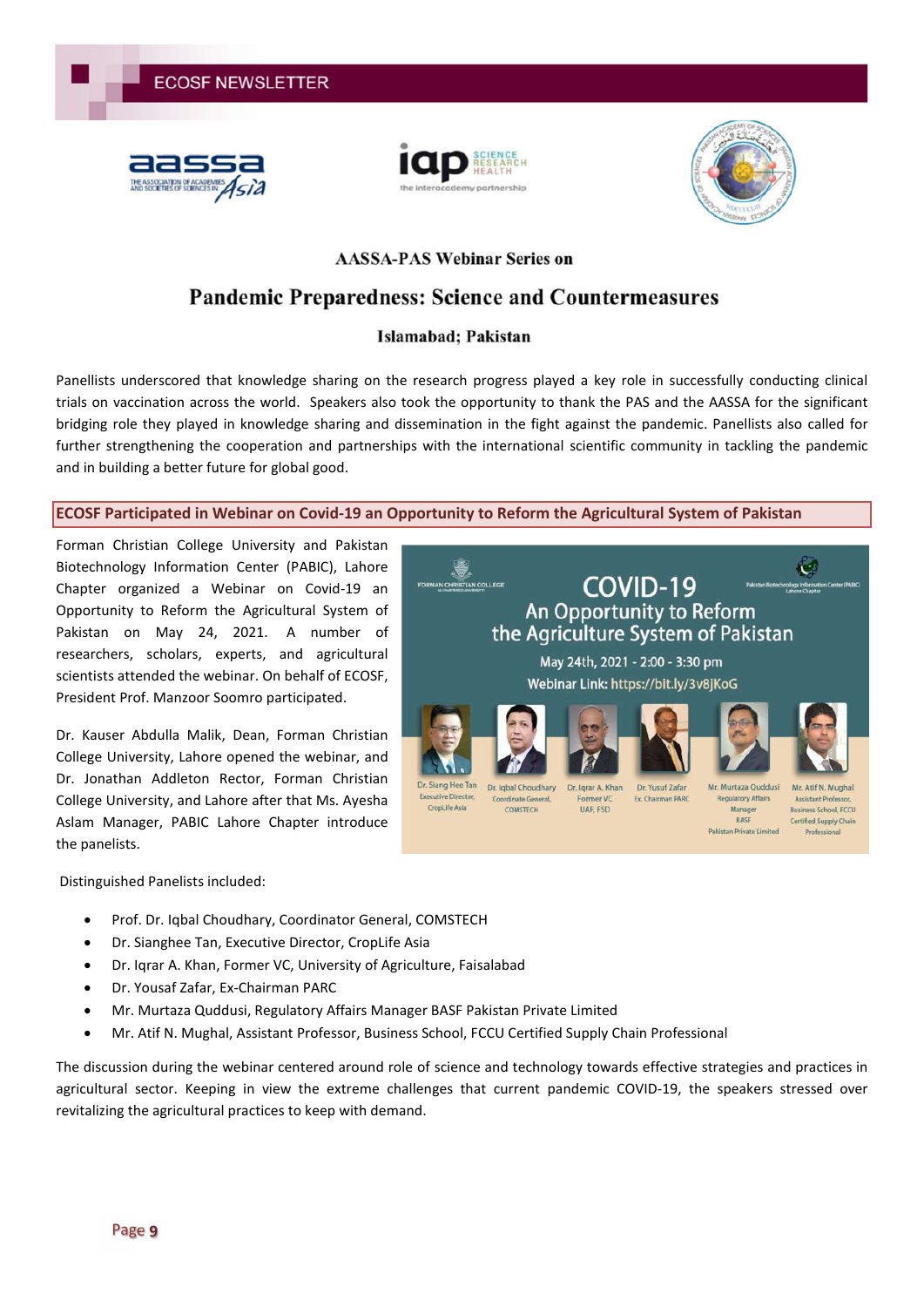**ECOSF Participated in a Webinar on "Covering Climate and the Environment" organized by Knight Science Journalism at MIT**

Knight Science Journalism at MIT organized a webinar **"Covering Climate and the Environment" on 20 May 2021.** The Webinar was moderated by **Neela Benerjee**, Supervising Climate Editor, NPS and she was joined by **Fenwick Montaigne**, a senior editor at Yale Environment 360, and **Lyndsey Gilpin**, founder and editor-in-chief of the award-winning magazine, Southerly. Hosted by **Joshua Hatch**, co-editor of the Knight Science Journalism Science Editing Handbook.

The webinar provided an illuminating crash course in climate reporting. A large number of researchers, scholars, experts, climate scientists etc. attended the **Covering Climate**  $\mathbb{R}^2$ and the Environment **Lyndsey Gilpir Fen Montaigne Neela Banerje** 

event. On behalf of ECOSF, President Soomro Participated in the webinar Series. Speakers talked about the urgency of the climate crisis — and how to tell stories that resonate.

Speakers emphasized the importance of covering local climate stories, politicians, and the private sector, focusing on how climate change affects people, and situating stories within the context of global changes and the unprecedented rate at which these changes are occurring. Panelists also talked about the importance of taking a collaborative and intersectional approach to climate and environmental reporting. However, experts cautioned against sensationalizing developments in climate research.

#### **Vaccines! How can we use science to help our community make decisions about vaccines?**

"Vaccines! How can we use science to help our community make decisions about vaccines?" is a freely available community research guide developed by the Smithsonian Science Education Center (SSEC) in partnership with the InterAcademy Partnership Science Education Programme as part of the Smithsonian Science for Global Goals project. The Vaccines! guide helps young people learn more about the concerns of their community in order to communicate accurate, helpful, and trusted information about vaccines.

Vaccines! features 8 tasks that incorporate investigations and hands-on science to help students discover, understand, and take action. Students learn about the science of vaccines throughout history; understand the science of how vaccines work; explore how vaccines are developed; examine issues of equity, access, and misinformation; and develop an action plan for addressing vaccines concerns in their communities.

http://ecosf.org/Vaccines

**Smithsonian** 

**SCIENCE** for Global Goals

**Vaccines!** 

How can we use science to help our community make decisions about vaccines?

![](_page_9_Picture_15.jpeg)

![](_page_9_Picture_16.jpeg)

![](_page_9_Picture_17.jpeg)

![](_page_9_Picture_18.jpeg)

![](_page_9_Picture_19.jpeg)